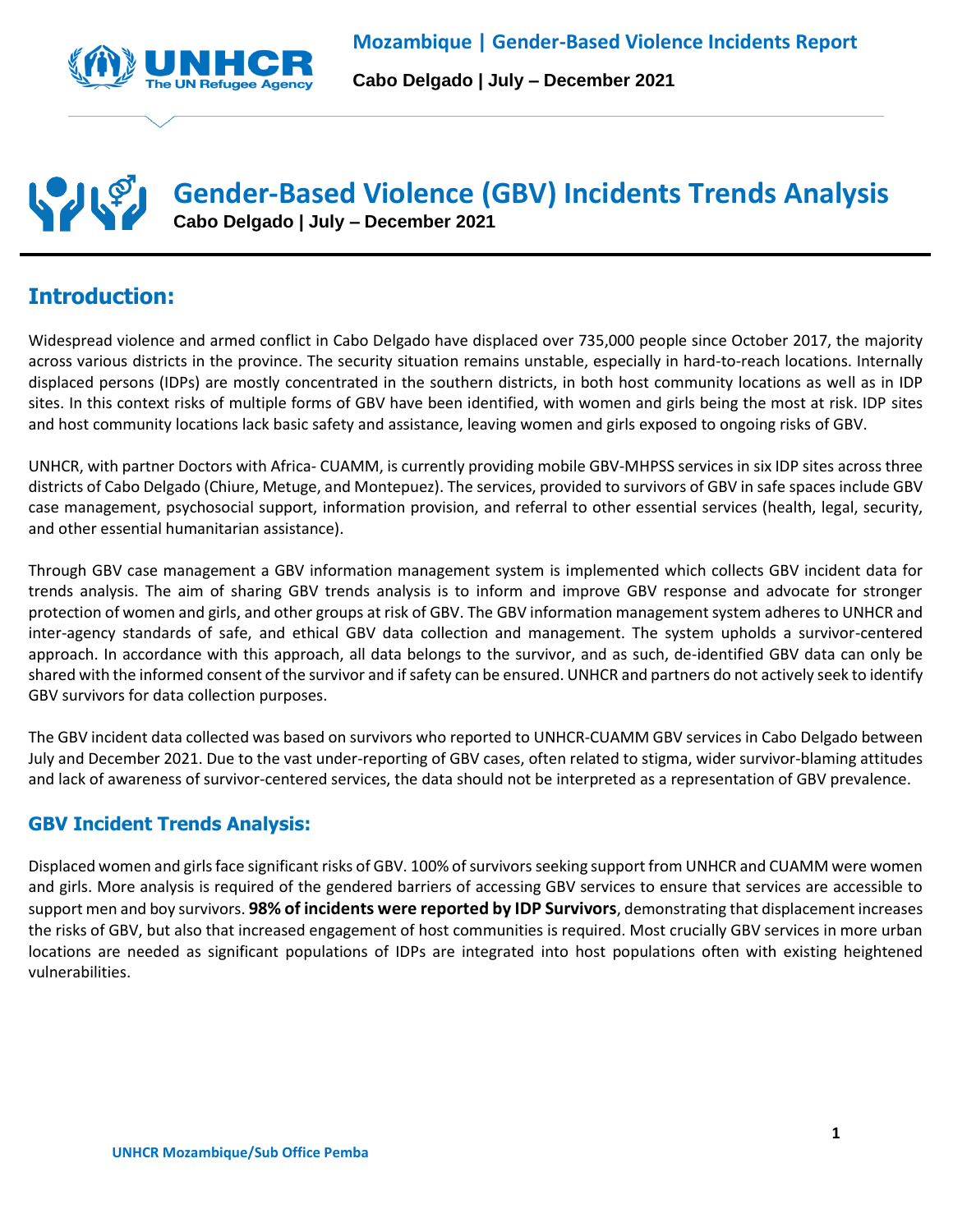### **Mozambique | Gender-Based Violence Incidents Report**



**Cabo Delgado | July – December 2021**

**Adolescent Girls** have been identified as a group at significant risk of GBV, including sexual violence and early marriage (UNHCR, LSHTM '*The gender-based violence (GBV) situation and response in Cabo Delgado, Mozambique: A rapid assessment,'* 2021.). Nevertheless, the number of adolescent girl survivors seeking support is limited representing only **11% of GBV incidents**. However, adolescent girls are proportionately more likely to report sexual violence compared to women. **17% of GBV cases reported were survivors of Early Marriage.** It is likely that early marriage is widely underreported and puts girls at risk of other forms of GBV including sexual and physical violence. Early marriage can be linked to harmful traditional practices as well as a harmful coping mechanism due to heighted socio-economic vulnerability. According to CUAMM data, girls are most likely to self-report to GBV services; thus, community volunteers ('*activistas*') as well as referral systems more broadly, need to be more accessible for girls.

A high amount of **Denial of Resources, Opportunities, or Services** incidents were reported at 31% (widely known as 'economic violence'). Social economical disempowerment of IDP women and girls is both a key driver of this violence as well as a main consequence of it. Economic violence is limiting women and girls' capacity to meet their basic needs. Denial of access to humanitarian assistance, theft of women's income generation outputs/resources, and abandonment of women and their children have been reported as economic violence. Equally risks are reinforced by limited awareness of women's economic risks (including Housing, Land and Property rights) and limitations of gender equity mainstreaming in humanitarian assistance (e.g. assistance targeting men as heads of households).

The conflict and displacement context of Cabo Delgado is causing risks of **Sexual Violence**. 15% of incidents were sexual violence (rape 9 % and sexual assault 6%). Sexual violence is often underreported, it has been identified as a risk in UNHCR GBV Safety Audits in Cabo Delgado, but community members shared that survivors



# **GBV Incident Type**



# **Sexual Exploitation and Abuse**

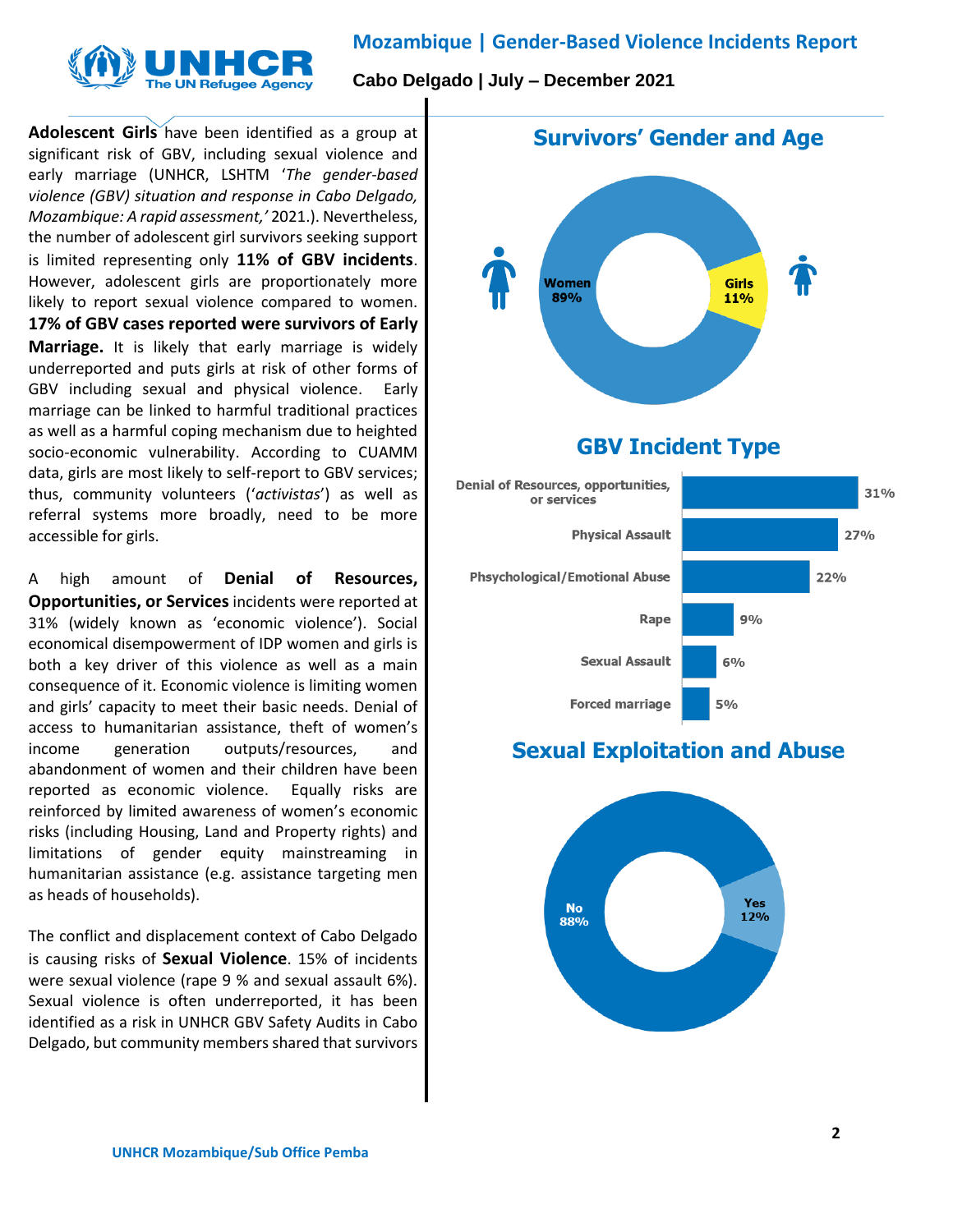# **Mozambique | Gender-Based Violence Incidents Report**



**Cabo Delgado | July – December 2021**

often do not seek support. The majority of survivors do not seek support within the 72 hours to receive lifesaving medical care. Women and girls with other specific vulnerabilities are at increased risk of sexual violence, in particular **married girls, single women headed households, and women and girls with disabilities**. 12% of reported GBV incidents included **Sexual Exploitation and Abuse (SEA)**. SEA classified in wider GBV incident trends data includes all perpetrator profiles (such as intimate partners and other family/community members) and not only humanitarian workers. It is classified as any GBV incident where

money, goods, benefits and/or services are exchanged in the context of the reported incident. This trend further highlights how the socio-economic disempowerment of IDP women and girls is increasing the risk of GBV.

**Intimate Partner Violence** is a grave protection risk for displaced communities across all phases of displacement. 76% of survivors reported GBV as being perpetrated by intimate partners. Discriminatory gender norms joint with spiraling socio-economic disempowerment of IDP women and girls is producing alarming rates of **Physical Violence** (27% of total cases reported) and **Psychological Abuse** (22% of total cases reported) in intimate partner relationships. In UNHCR GBV safety audits women reported that intimate partner violence is increasing whilst displaced given the socioeconomic pressures (22% of perpetrators are unemployed) and lack of protection mechanisms in IDP sites. Sexual violence (including sexual exploitation and abuse,) psychical, psychological, and economic violence have all been reported in the context of intimate partner violence.

The 6% of incidents perpetrated by non-state armed groups (NSAGs) were conflict related sexual violence when villages were attacked, and women and girls were fleeing to attempt to seek safety. **22% of GBV incidents occurred when women and girls were fleeing to seek safety.** This concerning trend demonstrates that routes used to access safety are unsafe for women and girls. The overall protection environment in Cabo Delgado is marked by gendered insecurity. Women and girls put themselves at grave risk of GBV in reaching IDP sites, where equally, they

#### **Incident vs. Relation with Perpetrators**



#### **Displacement Phase of GBV Incidents**

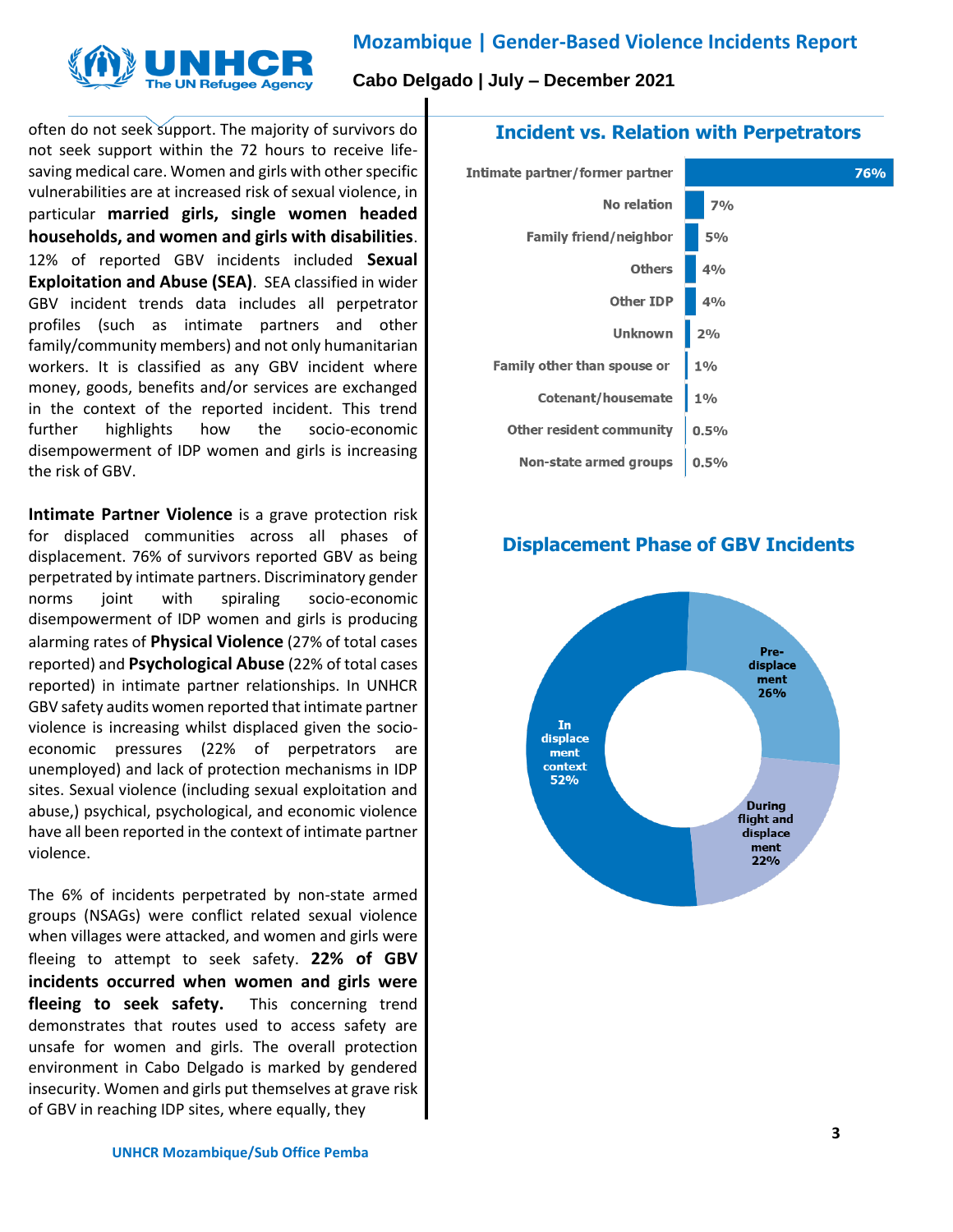



**Cabo Delgado | July – December 2021**

are also facing significant risks of violence. The lack of GBV services present and their capacity in hard-to-reach areas where women and girls are in flight from violence, as well as lack of GBV specialized legal support, are hampering capacity to respond adequately to the needs of conflict-related sexual violence survivors' needs.

### **GBV Services Access and Referral:**

In terms of entry points to the UNHCR-CUAMM GBV services, most survivors **(61%) were referred to the services by trained CUAMM community volunteers,** with consent of the survivor. This indicates that capacity building of community volunteers to support GBV survivor centered referrals increases access to support. **23% of survivors were referred by other humanitarian or development actors**. This trend increased over the reporting period, likely due to UNHCR, CUAMM, the Protection Cluster, GBV AoR, and other humanitarian actors' efforts to develop GBV referral pathways, and to train different actors on survivor centered referrals. To date UNHCR and CUAMM have trained 665 staff and volunteers from government, NGOs, UN agencies, and community structures. **7% of survivors seek support directly with services** indicating the need to raise awareness about safe spaces as an entry point for GBV services for women and girls. 9% of survivors access UNHCR- CUAMM GBV services in other ways, usually through word of mouth as survivors currently receiving support introduce other survivors in the community to the services; this indicates a level of satisfaction with services and communitybased peer support between survivors.

**99% of survivors who seek support at the UNHCR-CUAMM GBV mobile services are provided with individual Psychosocial Support** (PSS). This indicated significant needs for PSS services among GBV survivors as well as service accessibility. As the UNHCR-CUAMM GBV mobile teams have integrated MHPSS services provided by GBV trained Psychologists and Psychiatrists, the services are able to respond to GBV survivors PSS needs more effectively and directly.

#### **Entry Points for GBV Survivors to Case Management**



# **Psychosocial Support Services Provided**

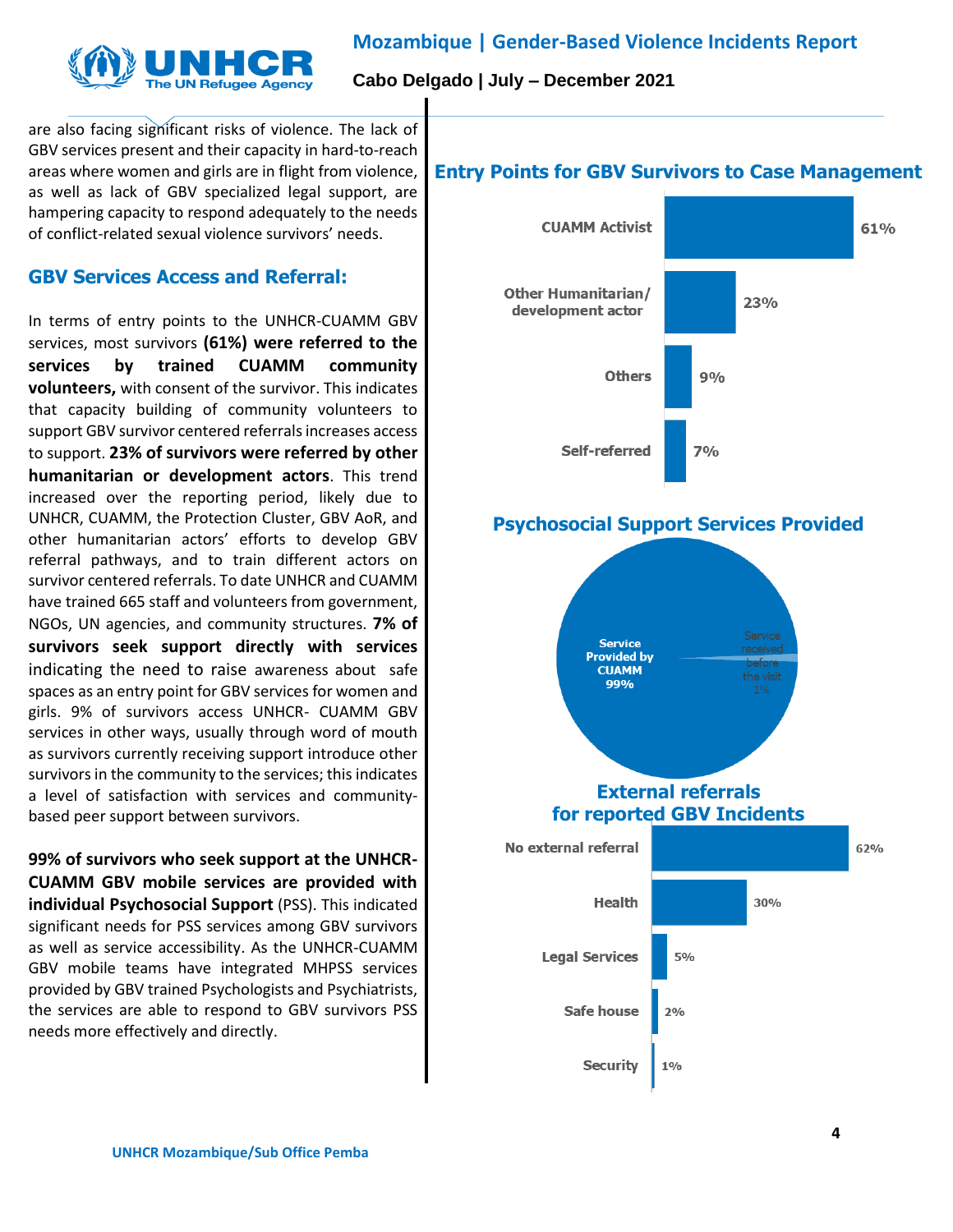

### **Mozambique | Gender-Based Violence Incidents Report**

#### **Cabo Delgado | July – December 2021**

**58% of survivors requiring Safe Shelter were not able to be referred** as the service is not available in Cabo Delgado. That is to say that survivors who are at ongoing risk of serious physical harm and meet the criteria for referral to a GBV safe house cannot be offered this option as it does not exist. Urgent resourcing and capacity are required, in coordination with government services to develop GBV safe house options in the province.

**30% of survivors received referrals to Health Services**. UNHCR-CUAMM Caseworkers offer accompaniment, transport and payment of medical related costs to improve access to health support for GBV survivors. 21% of survivors did not receive health referrals as they had already sought medical services prior to reporting to GBV Caseworkers. This demonstrates that when quality health services are provided within the IDP sites and referral mechanisms are in place from GBV case management, GBV survivors access to healthcare can be enhanced. It is crucial to ensure survivor centered care and increase access to clinical management of rape services.

Access to **Legal and Security Services** for GBV survivors is low. Only **5% of survivors accessed legal support**, this is likely as there are limited actors and capacity to provide legal advice and counseling for GBV survivors. Access to legal services can entail mandatory reporting thus survivors often prefer not to seek support. GBV survivors are also reluctant to seek legal support due to the lack of safe shelter options and women's financial dependency on intimate partner perpetrators if they were to report their case. Access to the legal referrals was made possible through UNHCR-CUAMM collaboration with local women-led NGO's legal experts who require greater resourcing. Only **1% of survivors were referred to security services** (police), mainly as the survivors do not wish to report their cases but also as many survivors felt that the service was not physically accessible for those living in remote IDPs sites.

Owing to the strong collaboration and commitment of other humanitarian actors to support GBV survivors a number of referrals to other sectors were made. **45% of referrals were for food assistance**. This is the result of effective survivor-centered referral pathways developed between UNHCR-CUAMM and Food Security Cluster partners. The provision of safe and inclusive food assistance to GBV survivors not only responds to their basic needs but also reduces their risks of further harm. Through a similar collaboration, **24% of referrals were for Shelter support** to Shelter Cluster partners. Shelter referrals included shelter kits and construction support for survivors with no safe accommodation options, as well as shelter reinforcement for safety support (solid doors, locks, closing gaps in walls and windows, etc.) **8% of cases were referred for Child Protection support,** this was usually when there was a child protection concern in the same household as the GBV incident. Referral and coordination capacity is in place between GBV and CP actors as IDP households are at risk of multiple forms of violence.

#### **Other external referrals per sector for Reported GBV Incidents**